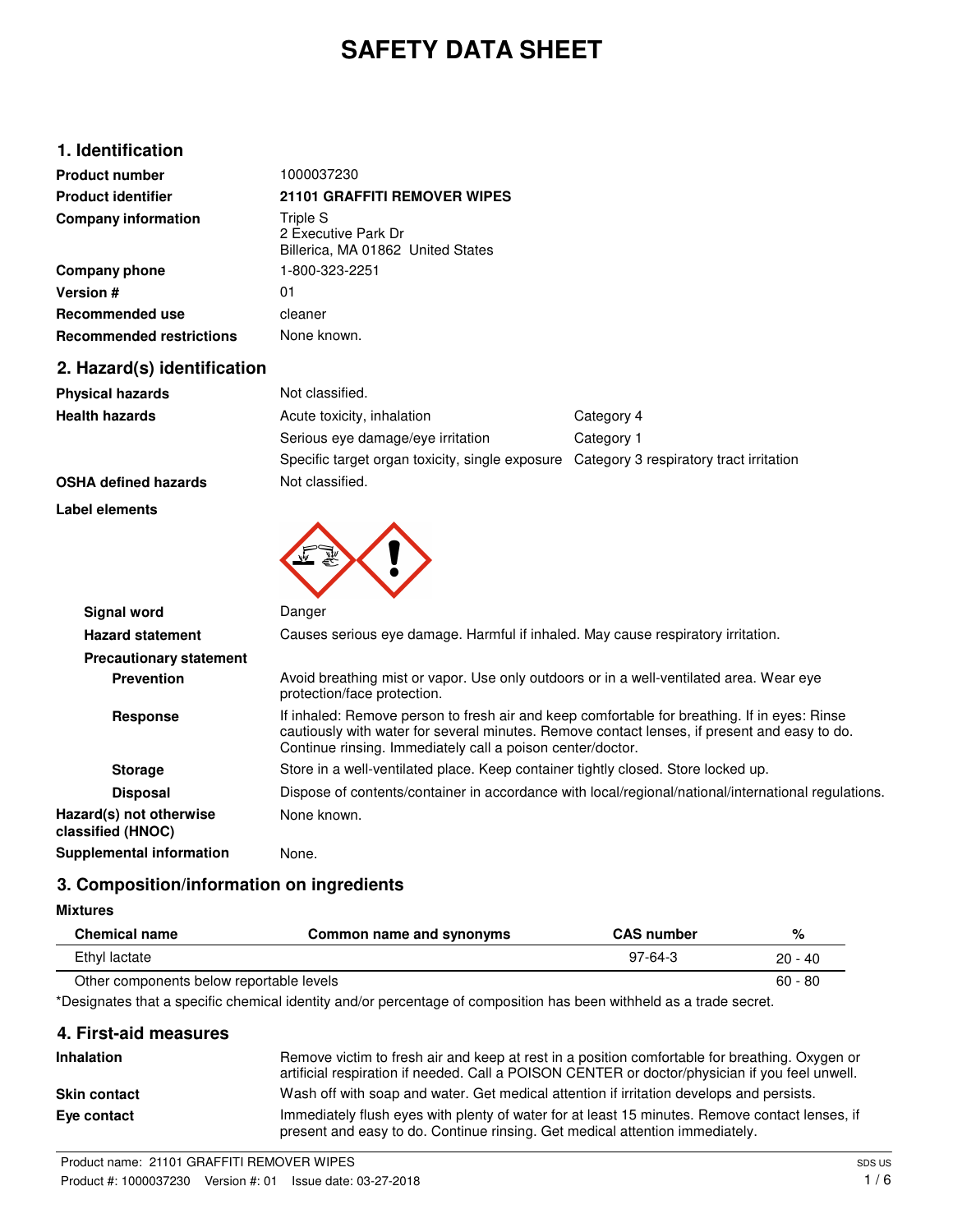| Ingestion                                                                    | Rinse mouth. Get medical attention if symptoms occur.                                                                                                                                             |
|------------------------------------------------------------------------------|---------------------------------------------------------------------------------------------------------------------------------------------------------------------------------------------------|
| Most important<br>symptoms/effects, acute and<br>delayed                     | Severe eye irritation. Symptoms may include stinging, tearing, redness, swelling, and blurred<br>vision. Permanent eye damage including blindness could result. May cause respiratory irritation. |
| Indication of immediate<br>medical attention and special<br>treatment needed | Provide general supportive measures and treat symptomatically. Keep victim warm. Keep victim<br>under observation. Symptoms may be delayed.                                                       |
| <b>General information</b>                                                   | If you feel unwell, seek medical advice (show the label where possible). Ensure that medical<br>personnel are aware of the material(s) involved, and take precautions to protect themselves.      |
| 5. Fire-fighting measures                                                    |                                                                                                                                                                                                   |
| Suitable extinguishing media                                                 | Water fog. Foam. Dry chemical powder. Carbon dioxide (CO2).                                                                                                                                       |
| Unsuitable extinguishing<br>media                                            | Do not use water jet as an extinguisher, as this will spread the fire.                                                                                                                            |
| Specific hazards arising from<br>the chemical                                | During fire, gases hazardous to health may be formed.                                                                                                                                             |
| Special protective equipment<br>and precautions for firefighters             | Self-contained breathing apparatus and full protective clothing must be worn in case of fire.                                                                                                     |
| <b>Fire fighting</b><br>equipment/instructions                               | Move containers from fire area if you can do so without risk.                                                                                                                                     |

**Specific methods** Use standard firefighting procedures and consider the hazards of other involved materials. General fire hazards **No unusual fire or explosion hazards noted.** 

### **6. Accidental release measures**

| Personal precautions,<br>protective equipment and<br>emergency procedures | Keep unnecessary personnel away. Keep people away from and upwind of spill/leak. Wear<br>appropriate protective equipment and clothing during clean-up. Avoid inhalation of vapors and<br>spray mists. Do not touch damaged containers or spilled material unless wearing appropriate<br>protective clothing. Ensure adequate ventilation. Local authorities should be advised if significant<br>spillages cannot be contained. For personal protection, see section 8 of the SDS. |
|---------------------------------------------------------------------------|------------------------------------------------------------------------------------------------------------------------------------------------------------------------------------------------------------------------------------------------------------------------------------------------------------------------------------------------------------------------------------------------------------------------------------------------------------------------------------|
| <b>Methods and materials for</b><br>containment and cleaning up           | Large Spills: Stop the flow of material, if this is without risk. Dike the spilled material, where this is<br>possible. Cover with plastic sheet to prevent spreading. Absorb in vermiculite, dry sand or earth<br>and place into containers. Following product recovery, flush area with water.                                                                                                                                                                                   |
|                                                                           | Small Spills: Wipe up with absorbent material (e.g. cloth, fleece). Clean surface thoroughly to<br>remove residual contamination.                                                                                                                                                                                                                                                                                                                                                  |
| <b>Environmental precautions</b>                                          | Never return spills to original containers for re-use. For waste disposal, see section 13 of the SDS.<br>Avoid discharge into drains, water courses or onto the ground.                                                                                                                                                                                                                                                                                                            |
| 7. Handling and storage                                                   |                                                                                                                                                                                                                                                                                                                                                                                                                                                                                    |
| Precautions for safe handling                                             | Do not get this material in contact with eyes. Avoid inhalation of vapors and spray mists. Use only<br>outdoors or in a well-ventilated area. Wear appropriate personal protective equipment. Observe<br>good industrial hygiene practices.                                                                                                                                                                                                                                        |
| Conditions for safe storage,<br>including any incompatibilities           | Store locked up. Store in original tightly closed container. Store in a well-ventilated place. Store<br>away from incompatible materials (see Section 10 of the SDS).                                                                                                                                                                                                                                                                                                              |
| 8. Exposure controls/personal protection                                  |                                                                                                                                                                                                                                                                                                                                                                                                                                                                                    |
| <b>Occupational exposure limits</b>                                       | No exposure limits noted for ingredient(s).                                                                                                                                                                                                                                                                                                                                                                                                                                        |
| <b>Biological limit values</b>                                            | No biological exposure limits noted for the ingredient(s).                                                                                                                                                                                                                                                                                                                                                                                                                         |
| Appropriate engineering<br>controls                                       | Good general ventilation (typically 10 air changes per hour) should be used. Ventilation rates<br>should be matched to conditions. If applicable, use process enclosures, local exhaust ventilation,<br>or other engineering controls to maintain airborne levels below recommended exposure limits. If<br>exposure limits have not been established, maintain airborne levels to an acceptable level. Provide<br>eyewash station.                                                 |
|                                                                           | Individual protection measures, such as personal protective equipment                                                                                                                                                                                                                                                                                                                                                                                                              |
| Eye/face protection                                                       | Chemical respirator with organic vapor cartridge and full facepiece.                                                                                                                                                                                                                                                                                                                                                                                                               |
| <b>Skin protection</b>                                                    |                                                                                                                                                                                                                                                                                                                                                                                                                                                                                    |
| <b>Hand protection</b>                                                    | Wear appropriate chemical resistant gloves. Suitable gloves can be recommended by the glove<br>supplier.                                                                                                                                                                                                                                                                                                                                                                           |
| Other                                                                     | Wear suitable protective clothing.                                                                                                                                                                                                                                                                                                                                                                                                                                                 |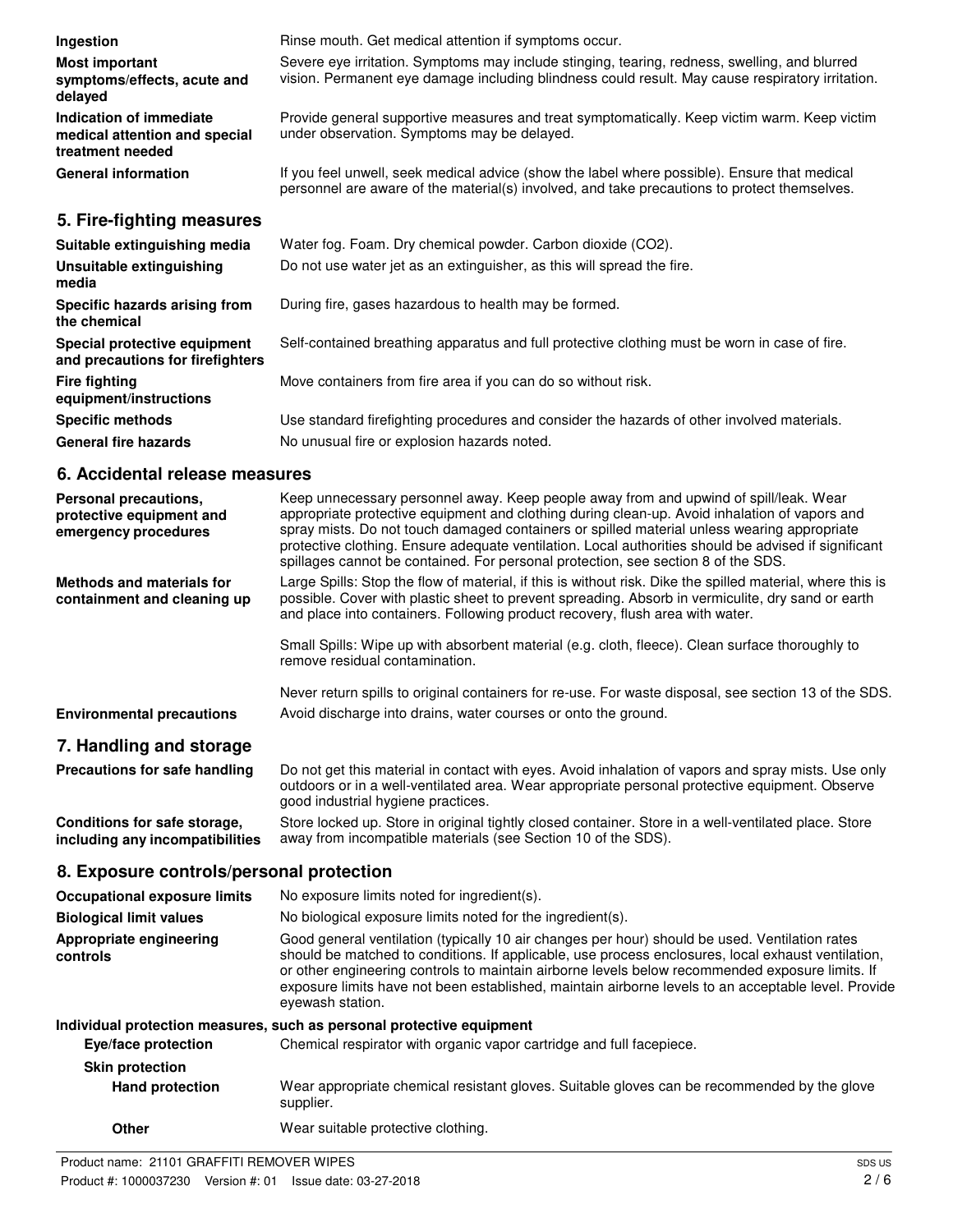| <b>Respiratory protection</b>     | Chemical respirator with organic vapor cartridge and full facepiece.                                                                                                                                                        |
|-----------------------------------|-----------------------------------------------------------------------------------------------------------------------------------------------------------------------------------------------------------------------------|
| <b>Thermal hazards</b>            | Wear appropriate thermal protective clothing, when necessary.                                                                                                                                                               |
| General hygiene<br>considerations | Always observe good personal hygiene measures, such as washing after handling the material<br>and before eating, drinking, and/or smoking. Routinely wash work clothing and protective<br>equipment to remove contaminants. |

## **9. Physical and chemical properties**

| Appearance                                        |                                                                |
|---------------------------------------------------|----------------------------------------------------------------|
| <b>Physical state</b>                             | Liquid.                                                        |
| <b>Form</b>                                       | Premoistened towel                                             |
| Color                                             | Not available.                                                 |
| Odor                                              | Not available.                                                 |
| <b>Odor threshold</b>                             | Not available.                                                 |
| рH                                                | Not available.                                                 |
| Melting point/freezing point                      | Not available.                                                 |
| Initial boiling point and boiling<br>range        | 337.62 °F (169.79 °C) estimated                                |
| <b>Flash point</b>                                | 163.0 °F (72.8 °C) Closed Cup SUPPLIER estimated               |
| <b>Evaporation rate</b>                           | Not available.                                                 |
| Flammability (solid, gas)                         | Not applicable.                                                |
| Upper/lower flammability or explosive limits      |                                                                |
| <b>Flammability limit - lower</b><br>(%)          | Not available.                                                 |
| <b>Flammability limit - upper</b><br>(%)          | Not available.                                                 |
| Explosive limit - lower (%)                       | Not available.                                                 |
| Explosive limit - upper (%)                       | Not available.                                                 |
| Vapor pressure                                    | 2.23 psig @70F estimated                                       |
| <b>Vapor density</b>                              | Not available.                                                 |
| <b>Relative density</b>                           | Not available.                                                 |
| Solubility(ies)                                   |                                                                |
| Solubility (water)                                | Not available.                                                 |
| <b>Partition coefficient</b><br>(n-octanol/water) | Not available.                                                 |
| <b>Auto-ignition temperature</b>                  | Not available.                                                 |
| <b>Decomposition temperature</b>                  | Not available.                                                 |
| <b>Viscositv</b>                                  | Not available.                                                 |
| <b>Other information</b>                          |                                                                |
| <b>Explosive properties</b>                       | Not explosive.                                                 |
| <b>Oxidizing properties</b>                       | Not oxidizing.                                                 |
| <b>Specific gravity</b>                           | 1.03 SUPPLIER estimated                                        |
| 10. Stability and reactivity                      |                                                                |
| Reactivity                                        | The product is stable and non-reactive under normal conditions |

| Reactivity                                   | The product is stable and non-reactive under normal conditions of use, storage and transport. |
|----------------------------------------------|-----------------------------------------------------------------------------------------------|
| <b>Chemical stability</b>                    | Material is stable under normal conditions.                                                   |
| <b>Possibility of hazardous</b><br>reactions | Hazardous polymerization does not occur.                                                      |
| <b>Conditions to avoid</b>                   | Avoid temperatures exceeding the flash point. Contact with incompatible materials.            |
| Incompatible materials                       | Strong oxidizing agents.                                                                      |
| <b>Hazardous decomposition</b><br>products   | No hazardous decomposition products are known.                                                |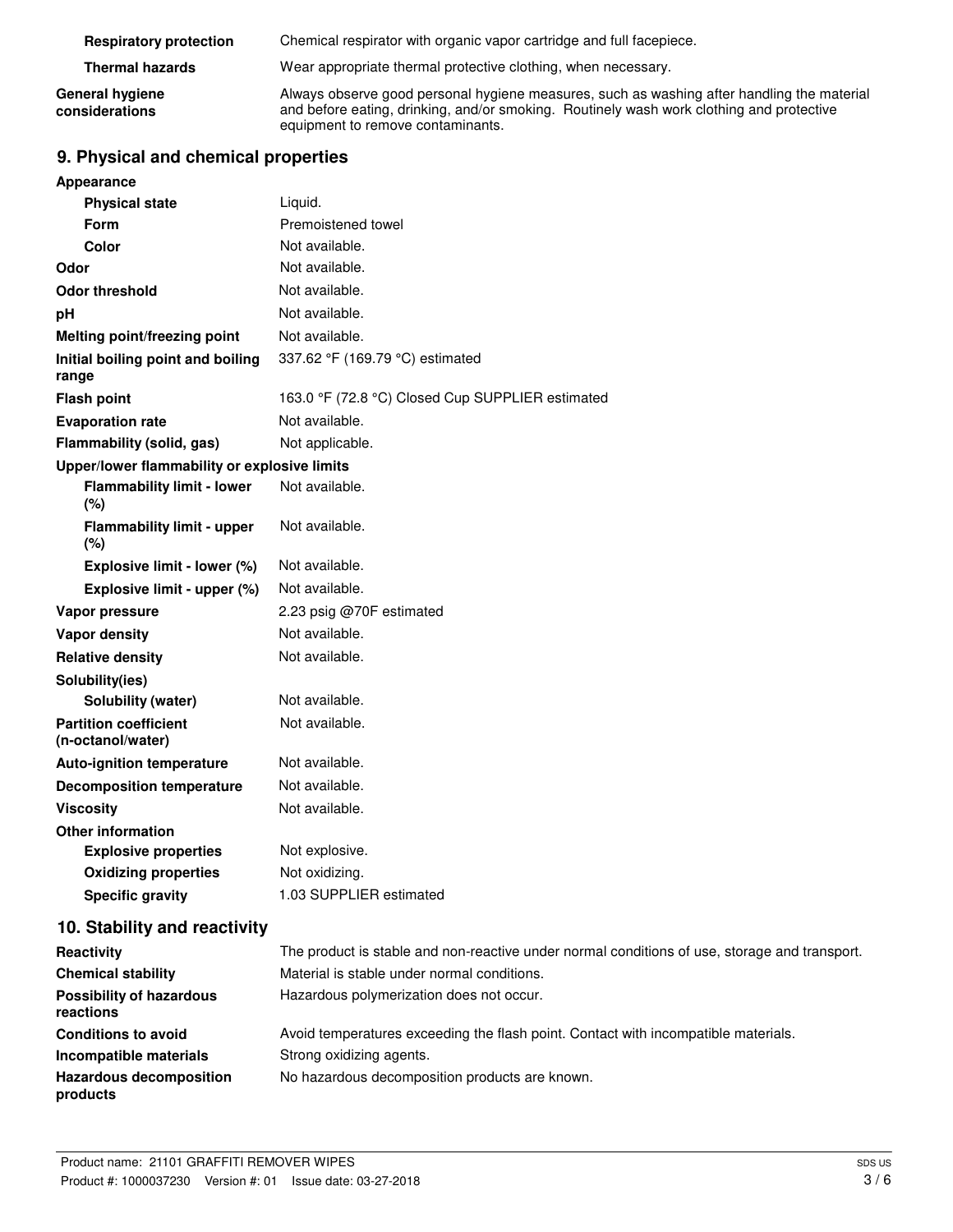### **11. Toxicological information**

#### **Information on likely routes of exposure**

| <b>Inhalation</b>                                                                  | Harmful if inhaled.                                                                                                                                                                               |
|------------------------------------------------------------------------------------|---------------------------------------------------------------------------------------------------------------------------------------------------------------------------------------------------|
| <b>Skin contact</b>                                                                | No adverse effects due to skin contact are expected.                                                                                                                                              |
| Eye contact                                                                        | Causes serious eye damage.                                                                                                                                                                        |
| Ingestion                                                                          | Expected to be a low ingestion hazard.                                                                                                                                                            |
| Symptoms related to the<br>physical, chemical and<br>toxicological characteristics | Severe eye irritation. Symptoms may include stinging, tearing, redness, swelling, and blurred<br>vision. Permanent eye damage including blindness could result. May cause respiratory irritation. |
| Information on toxicological effects                                               |                                                                                                                                                                                                   |
| <b>Acute toxicity</b>                                                              | Harmful if inhaled. May cause respiratory irritation.                                                                                                                                             |
| <b>Skin corrosion/irritation</b>                                                   | Prolonged skin contact may cause temporary irritation.                                                                                                                                            |
| Serious eye damage/eye<br>irritation                                               | Causes serious eye damage.                                                                                                                                                                        |
| Respiratory or skin sensitization                                                  |                                                                                                                                                                                                   |
| <b>Respiratory sensitization</b>                                                   | Not a respiratory sensitizer.                                                                                                                                                                     |
| <b>Skin sensitization</b>                                                          | This product is not expected to cause skin sensitization.                                                                                                                                         |
| <b>Germ cell mutagenicity</b>                                                      | No data available to indicate product or any components present at greater than 0.1% are<br>mutagenic or genotoxic.                                                                               |
| Carcinogenicity                                                                    | This product is not considered to be a carcinogen by IARC, ACGIH, NTP, or OSHA.                                                                                                                   |
| <b>IARC Monographs. Overall Evaluation of Carcinogenicity</b>                      |                                                                                                                                                                                                   |
| Not listed.                                                                        | OSHA Specifically Regulated Substances (29 CFR 1910.1001-1050)                                                                                                                                    |
| Not regulated.<br>Not listed.                                                      | US. National Toxicology Program (NTP) Report on Carcinogens                                                                                                                                       |
| <b>Reproductive toxicity</b>                                                       | This product is not expected to cause reproductive or developmental effects.                                                                                                                      |
| Specific target organ toxicity -<br>single exposure                                | May cause respiratory irritation.                                                                                                                                                                 |
| Specific target organ toxicity -<br>repeated exposure                              | Not classified.                                                                                                                                                                                   |
| <b>Aspiration hazard</b>                                                           | Not an aspiration hazard.                                                                                                                                                                         |

### **12. Ecological information**

**Ecotoxicity**

The product is not classified as environmentally hazardous. However, this does not exclude the possibility that large or frequent spills can have a harmful or damaging effect on the environment.

| <b>Components</b>           |      | <b>Species</b>             | <b>Test Results</b>      |  |
|-----------------------------|------|----------------------------|--------------------------|--|
| Ethyl lactate (CAS 97-64-3) |      |                            |                          |  |
| <b>Aquatic</b>              |      |                            |                          |  |
| Crustacea                   | EC50 | Water flea (Daphnia magna) | 560 - 763 mg/l, 48 hours |  |
| Fish                        | LC50 | Zebra danio (Danio rerio)  | 305 - 417 mg/l, 96 hours |  |

\* Estimates for product may be based on additional component data not shown.

| Persistence and degradability    | No data is available on the degradability of this product.                                                                                                                                 |  |
|----------------------------------|--------------------------------------------------------------------------------------------------------------------------------------------------------------------------------------------|--|
| <b>Bioaccumulative potential</b> |                                                                                                                                                                                            |  |
| Mobility in soil                 | No data available.                                                                                                                                                                         |  |
| Other adverse effects            | No other adverse environmental effects (e.g. ozone depletion, photochemical ozone creation<br>potential, endocrine disruption, global warming potential) are expected from this component. |  |

### **13. Disposal considerations**

| <b>Disposal instructions</b> | Collect and reclaim or dispose in sealed containers at licensed waste disposal site. Dispose of<br>contents/container in accordance with local/regional/national/international regulations. |
|------------------------------|---------------------------------------------------------------------------------------------------------------------------------------------------------------------------------------------|
| Local disposal regulations   | Dispose in accordance with all applicable regulations.                                                                                                                                      |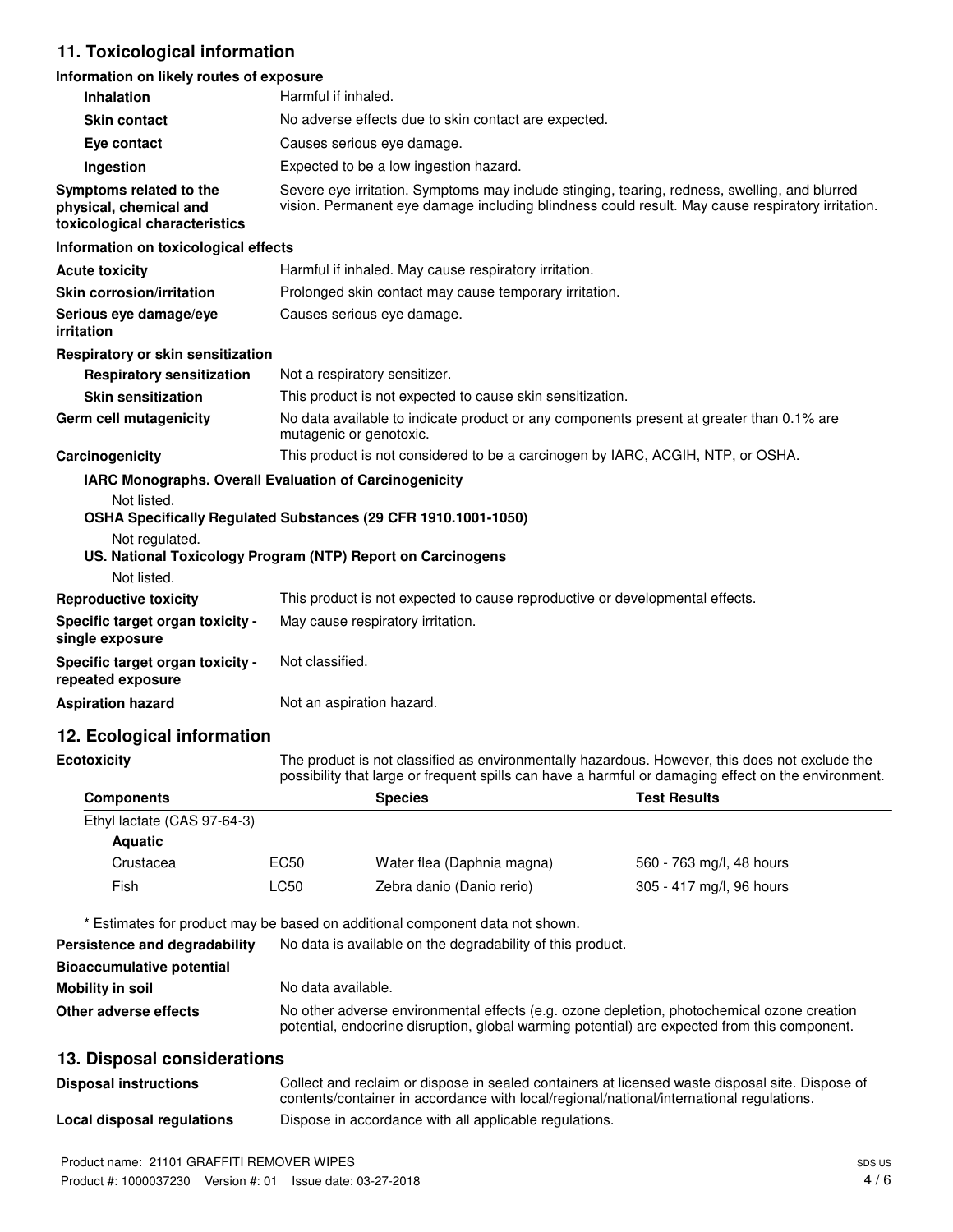| Hazardous waste code                                                            | The waste code should be assigned in discussion between the user, the producer and the waste<br>disposal company.                                                                                                      |
|---------------------------------------------------------------------------------|------------------------------------------------------------------------------------------------------------------------------------------------------------------------------------------------------------------------|
| Waste from residues / unused<br>products                                        | Dispose of in accordance with local regulations. Empty containers or liners may retain some<br>product residues. This material and its container must be disposed of in a safe manner (see:<br>Disposal instructions). |
| <b>Contaminated packaging</b>                                                   | Since emptied containers may retain product residue, follow label warnings even after container is<br>emptied. Empty containers should be taken to an approved waste handling site for recycling or<br>disposal.       |
| 14. Transport information                                                       |                                                                                                                                                                                                                        |
| <b>DOT</b><br>Not regulated as dangerous goods.                                 |                                                                                                                                                                                                                        |
| <b>IATA</b><br>Not regulated as dangerous goods.                                |                                                                                                                                                                                                                        |
| <b>IMDG</b>                                                                     |                                                                                                                                                                                                                        |
| Not regulated as dangerous goods.                                               |                                                                                                                                                                                                                        |
| Transport in bulk according to<br>Annex II of MARPOL 73/78 and<br>the IBC Code  | Not established.                                                                                                                                                                                                       |
| 15. Regulatory information                                                      |                                                                                                                                                                                                                        |
| <b>US federal regulations</b>                                                   | This product is a "Hazardous Chemical" as defined by the OSHA Hazard Communication<br>Standard, 29 CFR 1910.1200.                                                                                                      |
|                                                                                 | TSCA Section 12(b) Export Notification (40 CFR 707, Subpt. D)                                                                                                                                                          |
| Not regulated.<br><b>CERCLA Hazardous Substance List (40 CFR 302.4)</b>         |                                                                                                                                                                                                                        |
| Not listed.<br><b>SARA 304 Emergency release notification</b><br>Not regulated. |                                                                                                                                                                                                                        |
| Not regulated.                                                                  | OSHA Specifically Regulated Substances (29 CFR 1910.1001-1050)                                                                                                                                                         |
|                                                                                 | Superfund Amendments and Reauthorization Act of 1986 (SARA)                                                                                                                                                            |
| <b>Hazard categories</b>                                                        | Immediate Hazard - Yes<br>Delayed Hazard - No<br>Fire Hazard - No<br>Pressure Hazard - No<br>Reactivity Hazard - No                                                                                                    |
| <b>SARA 302 Extremely hazardous substance</b>                                   |                                                                                                                                                                                                                        |
| Not listed.                                                                     |                                                                                                                                                                                                                        |
| SARA 311/312 Hazardous<br>chemical                                              | No                                                                                                                                                                                                                     |
| SARA 313 (TRI reporting)<br>Not regulated.                                      |                                                                                                                                                                                                                        |
| Other federal regulations                                                       |                                                                                                                                                                                                                        |
|                                                                                 | Clean Air Act (CAA) Section 112 Hazardous Air Pollutants (HAPs) List                                                                                                                                                   |
| Not regulated.                                                                  | Clean Air Act (CAA) Section 112(r) Accidental Release Prevention (40 CFR 68.130)                                                                                                                                       |
| Not regulated.<br><b>Safe Drinking Water Act</b><br>(SDWA)                      | Not regulated.                                                                                                                                                                                                         |
| US state regulations                                                            |                                                                                                                                                                                                                        |
| Not listed.                                                                     | US. California Controlled Substances. CA Department of Justice (California Health and Safety Code Section 11100)                                                                                                       |
| US. Massachusetts RTK - Substance List<br>Ethyl lactate (CAS 97-64-3)           |                                                                                                                                                                                                                        |
| Ethyl lactate (CAS 97-64-3)                                                     | US. New Jersey Worker and Community Right-to-Know Act                                                                                                                                                                  |
|                                                                                 |                                                                                                                                                                                                                        |